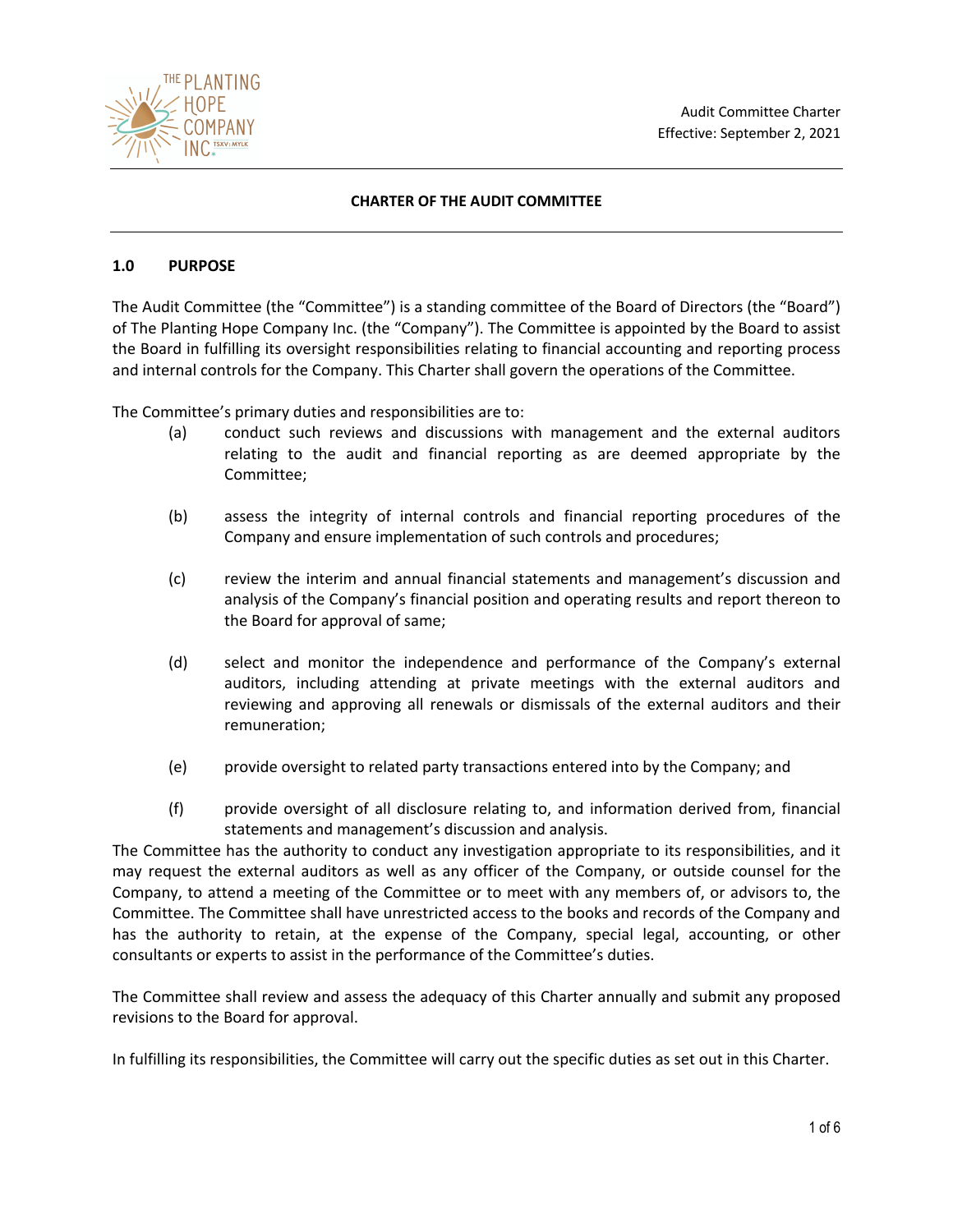

## **2.0 AUTHORITY OF THE AUDIT COMMITTEE**

The Committee shall have the authority to:

- (a) engage independent counsel and other advisors as it determines necessary to carry out its duties;
- (b) set and pay the compensation for advisors employed by the Committee; and
- (c) communicate directly with the internal and external auditors of the Company.

#### **3.0 COMPOSITION AND MEETINGS**

- (a) The Committee shall be composed of three or more directors as shall be designated by the Board from time to time. Unless a Chair is elected by the Board, the members of the Committee shall designate from amongst from among themselves a member who shall serve as Chair.
- (b) The Committee and its membership shall meet all applicable legal, regulatory and listing requirements, including, without limitation, those of the TSX Venture Exchange, the Business Corporations Act (British Columbia), and all applicable securities regulatory authorities. Each member of the Committee shall be financially literate (as defined in National Instrument 52-110 – Audit Committees ("NI 52-110")).
- (c) At least a majority of the members of the Committee shall be "independent" (as defined in NI 52-110) and shall be remunerated only in accordance with applicable laws and regulations.
- (d) The Committee shall meet at least quarterly, at the discretion of the Chair or a majority of its members, as circumstances dictate or as may be required by applicable legal or listing requirements. A minimum of two and at least 50% of the members of the Committee present either in person or by electronic conference shall constitute a quorum.
- (e) If within one hour of the time appointed for a meeting of the Committee, a quorum is not present, the meeting shall stand adjourned to the same hour on the second business day following the date of such meeting at the same place. If at the adjourned meeting a quorum as hereinbefore specified is not present within one hour of the time appointed for such adjourned meeting, such meeting shall stand adjourned to the same hour on the second business day following the date of such meeting at the same place. If at the second adjourned meeting a quorum as hereinbefore specified is not present, the quorum for the adjourned meeting shall consist of the members then present.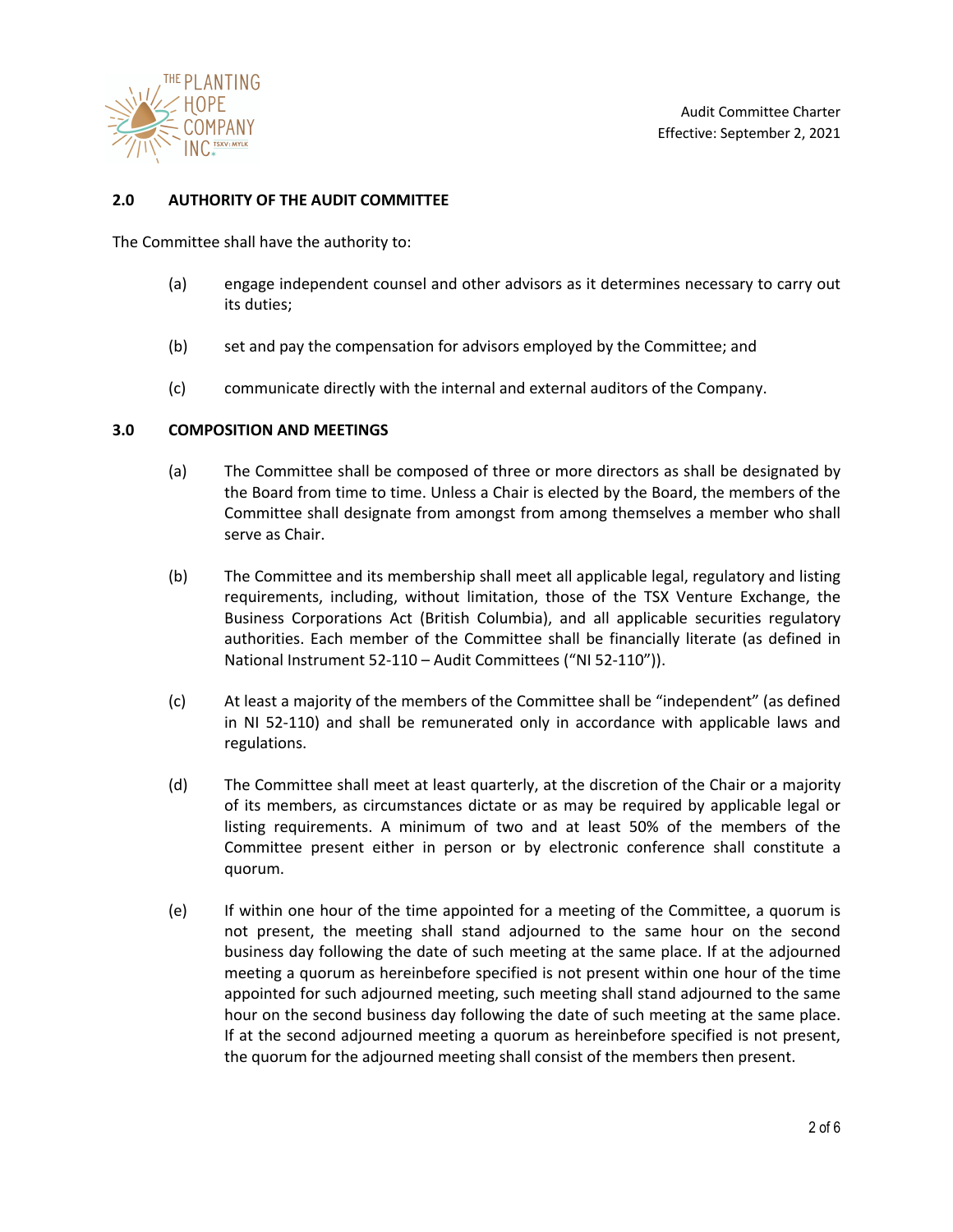

- (f) If and whenever a vacancy shall exist, the remaining members of the Committee may exercise all of its powers and responsibilities so long as a quorum remains in office.
- (g) The time and place at which meetings of the Committee shall be held, and procedures at such meetings, shall be determined from time to time by the Committee. A meeting of the Committee may be called by letter, telephone, email or other communication equipment, by giving at least 48 hours' notice, provided that no notice of a meeting shall be necessary if all of the members are present either in person or by means of electronic conference or if those absent have waived notice or otherwise signified their consent to the holding of such meeting.
- (h) Any member of the Committee may participate in the meeting of the Committee by means of electronic conference call or other communication equipment, and the member participating in a meeting pursuant to this paragraph shall be deemed, for purposes hereof, to be present in person at the meeting.
- (i) The Committee shall keep minutes of its meetings which shall be submitted to the Board. The Committee may, from time to time, appoint any person who need not be a member, to act as a secretary at any meeting. Any director of the Company may attend meetings of the Committee, and the Committee may invite such officers, directors and employees of the Company and its subsidiaries as it may see fit, from time to time, to attend at meetings of the Committee.
- (j) The Board may at any time amend or rescind any of the provisions hereof, or cancel them entirely, with or without substitution.
- (k) Any matters to be determined by the Committee shall be decided by a majority of votes cast at a meeting of the Committee called for such purpose. Actions of the Committee may be taken by an instrument or instruments in writing signed by all of the members of the Committee, and such actions shall be effective as though they had been decided by a majority of votes cast at a meeting of the Committee called for such purpose. The Committee shall report its determinations to the Board at the next scheduled meeting of the Board, or earlier as the Committee deems necessary.
- (l) The Committee members will be appointed annually at the first meeting of the Board following the annual general meeting of shareholders of the Company.

### **4.0 RESPONSIBILITIES**

- (a) Financial Accounting and Reporting Process and Internal Controls
	- (i) The Committee shall review the annual audited and interim financial statements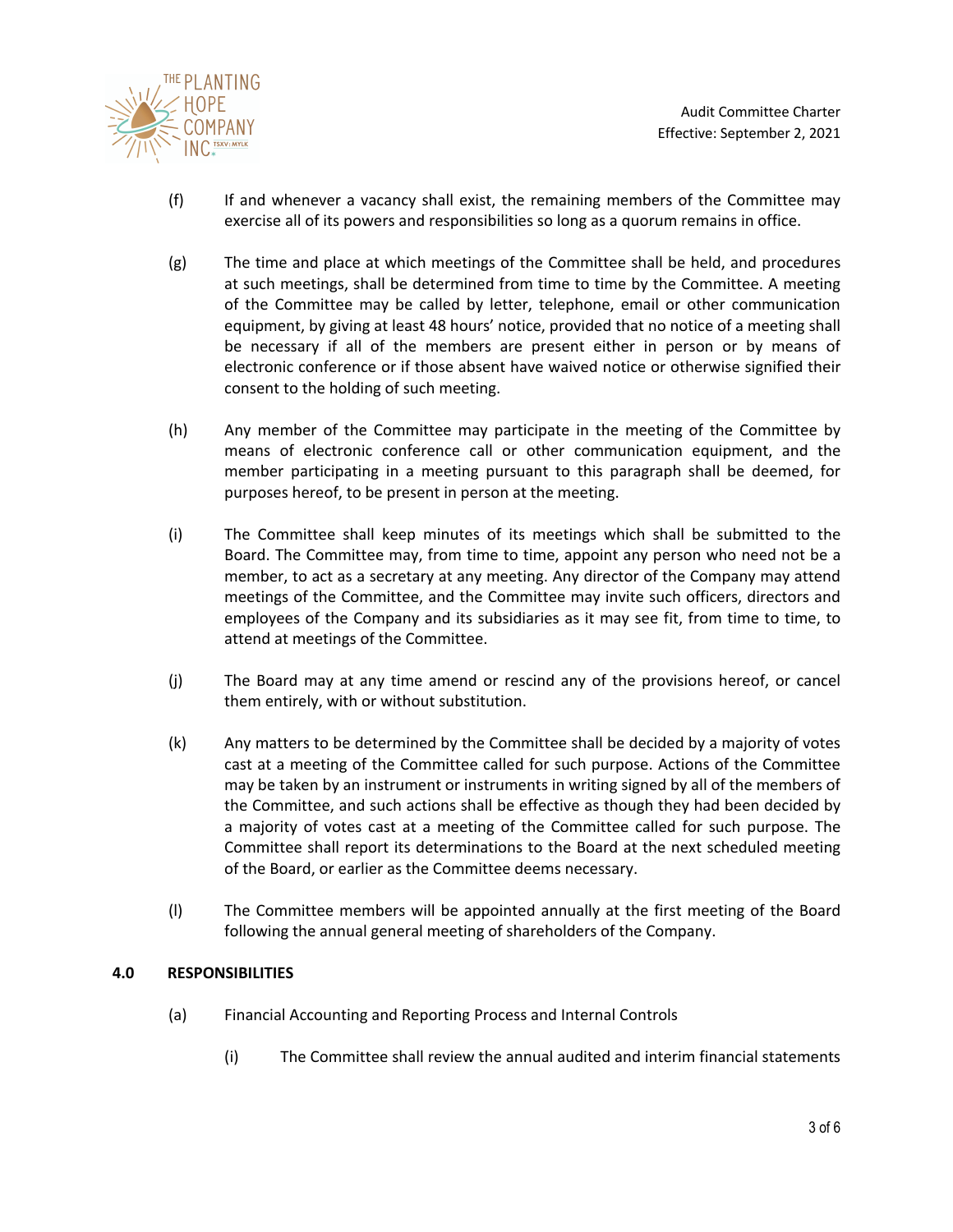

Audit Committee Charter Effective: September 2, 2021

and related management's discussion and analysis before the Company publicly discloses this information to satisfy itself that the financial statements are presented in accordance with applicable accounting principles and in the case of the annual audited financial statements and related management's discussion and analysis, report thereon and recommend to the Board whether or not same should be approved prior to their being filed with the appropriate regulatory authorities. With respect to the annual audited financial statements, the Committee shall discuss significant issues regarding accounting principles, practices, and judgments of management with management and the external auditors as and when the Committee deems it appropriate to do so. The Committee shall consider whether the Company's financial disclosures are complete, accurate, prepared in accordance with International Financial Reporting Standards and fairly present the financial position of the Company. The Committee shall also satisfy itself that, in the case of the annual financial statements, the audit function has been effectively carried out by the auditors and, in the case of the interim financial statements, that the review function has been effectively carried out.

- (ii) The Committee shall review and assess the adequacy and effectiveness of the Company's systems of internal control and management information systems through discussion with management and the external auditor to ensure that the Company maintains appropriate systems, is able to assess the pertinent risks of the Company and that the risk of a material misstatement in the financial disclosures can be detected.
- (iii) The Committee shall be satisfied that adequate procedures are in place for the review of the Company's public disclosure of financial information extracted or derived from the Company's financial statements, management's discussion and analysis and annual and interim financial press releases, and periodically assess the adequacy of these procedures in consultation with any disclosure committee of the Company.
- (iv) The Committee shall review any press releases containing disclosure regarding financial information that are required to be reviewed by the Committee under any applicable laws or otherwise pursuant to the policies of the Company (including before the Company publicly discloses this information).
- (v) The Committee shall meet no less frequently than annually with the external auditors and the Chief Financial Officer or, in the absence of a Chief Financial Officer, with the officer of the Company in charge of financial matters, to review accounting practices, internal controls and such other matters as the Committee, Chief Financial Officer or, in the absence of a Chief Financial Officer, with the officer of the Company in charge of financial matters, deems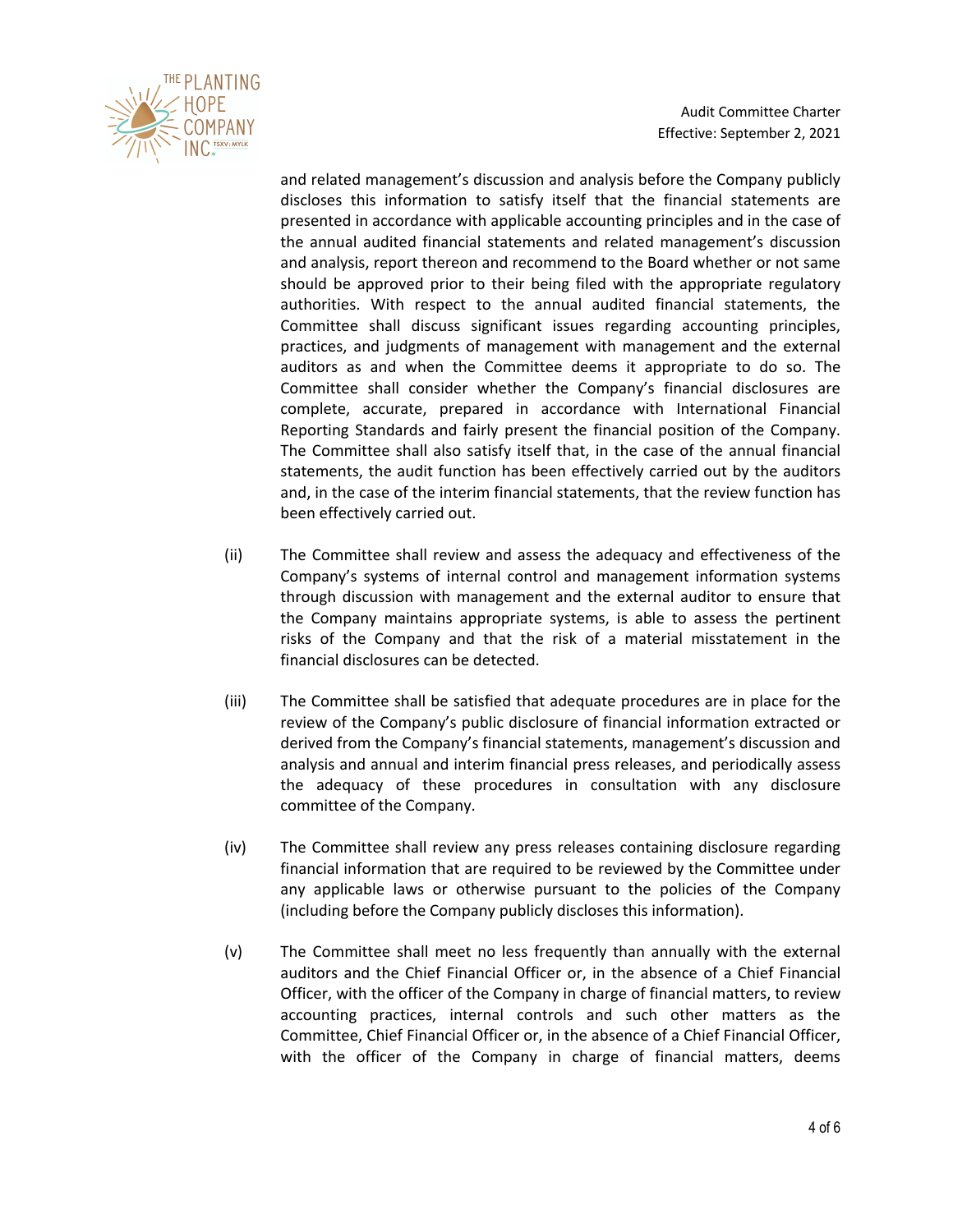

appropriate.

- (vi) The Committee shall inquire of management and the external auditors about significant risks or exposures, both internal and external, to which the Company may be subject, and assess the steps management has taken to minimize such risks.
- (vii) The Committee shall review the post-audit or management letter containing the recommendations of the external auditors and management's response and subsequent follow-up to any identified weaknesses.
- (viii) The Committee be responsible for monitoring compliance with any code of corporate conduct adopted by the Board and shall periodically review and make recommendations regarding such code.
- (ix) The Committee shall establish procedures for:
	- (b) the receipt, retention and treatment of complaints received by the Company regarding accounting, internal accounting controls or auditing matters; and
	- (c) the confidential, anonymous submission by employees of the Company of concerns regarding questionable accounting or auditing matters.
- (i) The Committee shall have the authority to adopt such policies and procedures as it deems appropriate to operate effectively.
- (b) Independent Auditors
	- (i) The Committee shall be directly responsible for the selection, appointment, compensation and oversight of the external auditors and the external auditors shall report directly to the Committee.
	- (ii) The Committee shall pre-approve all audit and non-audit services not prohibited by law to be provided by the external auditors.
	- (iii) The Committee shall monitor and assess the relationship between management and the external auditors and monitor, confirm, support and assure the independence and objectivity of the external auditors. The Committee shall establish procedures to receive and respond to complaints with respect to accounting, internal accounting controls and auditing matters.
	- (iv) The Committee shall review the external auditor's audit plan, including scope,